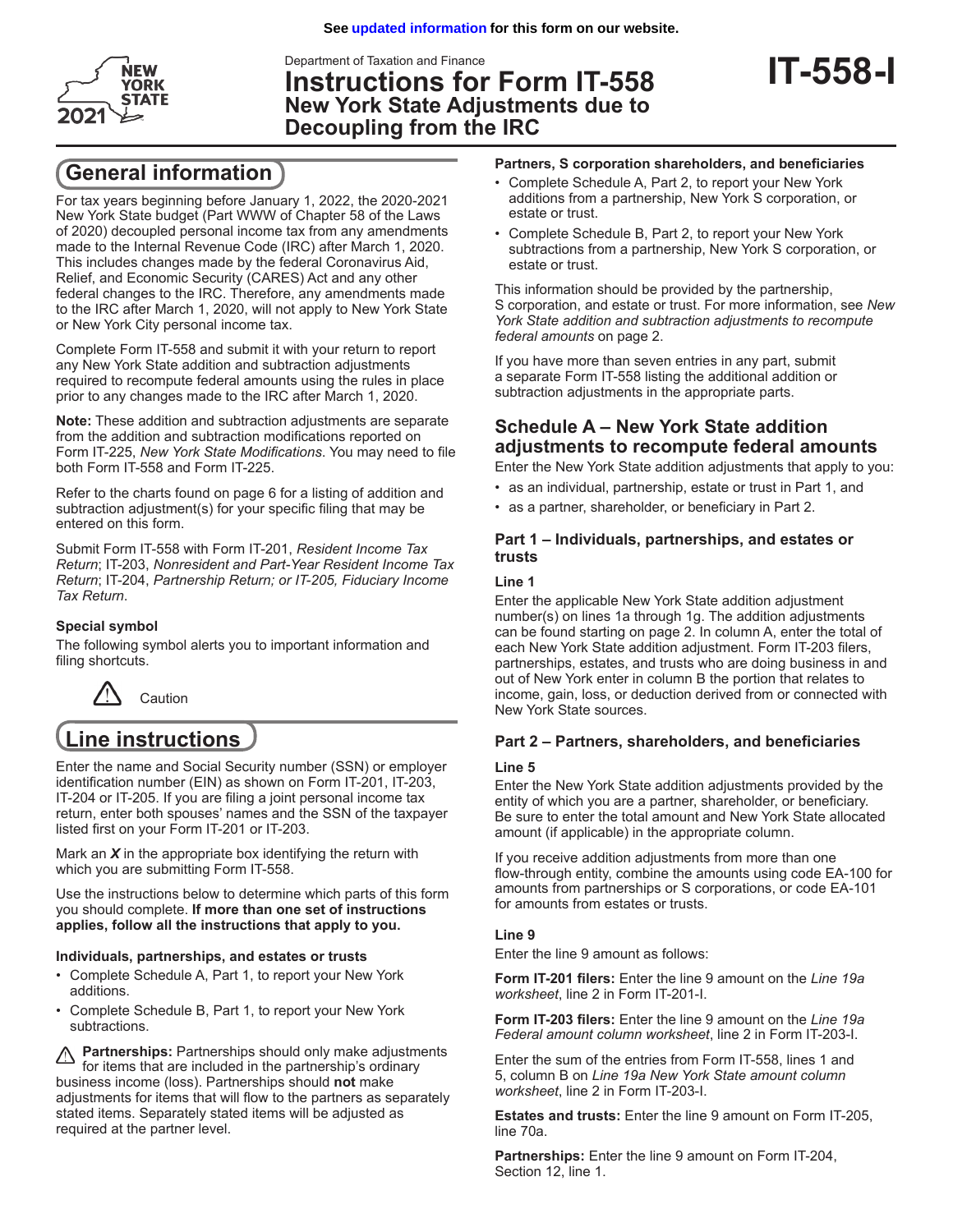## **Schedule B – New York State subtraction adjustments to recompute federal amounts**

Enter the New York State subtraction adjustments that apply to you:

- as an individual, partnership, estate or trust in Part 1, and
- as a partner, shareholder, or beneficiary, in Part 2.

### **Part 1 – Individuals, partnerships, and estates or trusts**

#### **Line 10**

Enter the applicable New York State subtraction adjustment number(s) on lines 10a through 10g. The subtraction adjustments can be found starting on page 4. In column A, enter the total of each New York State subtraction adjustment. Form IT-203 filers, partnerships, estates, and trusts who are doing business in and out of New York enter in column B, the portion that relates to income, gain, loss, or deduction derived from or connected with New York State sources.

#### **Part 2 – Partners, shareholders, and beneficiaries**

#### **Line 14**

Enter the New York State subtraction adjustments provided by the entity of which you are a partner, shareholder, or beneficiary. Be sure to enter the total amount and New York State allocated amount (if applicable) in the appropriate column.

If you receive subtraction adjustments from more than one flow-through entity, combine the amounts using code ES-100 for amounts from partnerships or S corporations, or code ES-101 for amounts from estates or trusts.

#### **Line 18**

Enter the line 18 amount as follows:

**Form IT-201 filers:** Enter the line 18 amount on the *Line 19a worksheet*, line 4 in Form IT-201-I.

**Form IT-203 filers:** Enter the line 18 amount on the *Line 19a Federal amount column worksheet*, line 4 in Form IT-203-I.

Enter the sum of the entries from Form IT-558, lines 10 and 14, column B on *Line 19a New York State amount column worksheet*, line 4 in Form IT-203-I.

**Estates and trusts:** Enter the line 18 amount on Form IT-205, line 70b.

**Partnerships:** Enter the line 18 amount on Form IT-204, Section 12, line 2.

 $\triangle$  Failure to enter the specific subtraction adjustment code(s) (including subtraction adjustments provided by the entity of which you are a partner, shareholder, or beneficiary) as identified by these instructions may result in the subtraction adjustment(s) being disallowed. Do **not** make an entry on the respective worksheets or forms without submitting a properly completed Form IT-558.

## **New York State addition and subtraction adjustments to recompute federal amounts**

In the adjustment descriptions below, *you* will refer to an individual, estate, trust or partnership, as applicable. See the chart starting on page 6 for information on which forms the adjustments apply to.

## **Form IT-203 filers**

#### **Nonresident individuals**

Enter in column A, *Total amount*, the New York State additions or subtractions that must be added to or subtracted from your federal AGI. Enter in column B, *NYS allocated amount*, the portion that relates to income, loss, or deduction derived from or connected with New York State sources. New York additions and subtractions that relate to intangible items of income, such as interest or ordinary dividends, are only required to the extent the property that generates the income is employed in a business, trade, profession, or occupation carried on in New York State.

#### **Part-year residents**

If you were a part-year resident, include the portion of any of the additions and subtractions that relate to your New York State resident period in the *NYS allocated amount* column. Also, for the period you were a nonresident, include in the *NYS allocated amount* column the portion of any of the additions and subtractions to the extent they are related to a business, trade, profession, or occupation carried on in New York State or are from real or tangible personal property located in New York State.

## **S corporation shareholders**

If you are a shareholder of a federal S corporation for which the election to be a New York S corporation was in effect for the tax year, include any addition and subtraction adjustments that were provided to you by the S corporation. If the election to treat the corporation as a New York S corporation terminated during the tax year, you must make the additions and subtractions only to the extent they are attributable to the period for which the election to be a New York S corporation was in effect.

If you are a shareholder of an S corporation that was eligible to make the election to be a New York S corporation for the tax year but did not make the election, do **not** include any S corporation adjustments since they apply only to electing New York S corporations.

You must make the adjustments for the tax year of the S corporation that ends in your tax year.

## **New York State addition adjustments**

Write in the applicable number(s) and the amount of each addition adjustment on lines 1a through 1g. You must enter all three digits of the code.



#### **A-004 Exclusion for certain employer payments of student loans**

**If** you excluded from federal gross income payments made by your employer, whether paid to you or to a lender, of principal or interest on any qualified education loan [as defined in IRC § 221(d)(1)] incurred by you for your education, **then** enter the amount that was excluded.

**Note:** Only include payments of principal or interest on qualifying education loans. Do **not** include other payments of educational assistance [as defined in IRC § 127(c)] that were excluded from federal gross income, such as, tuition, fees, and similar payments, books, supplies, and equipment.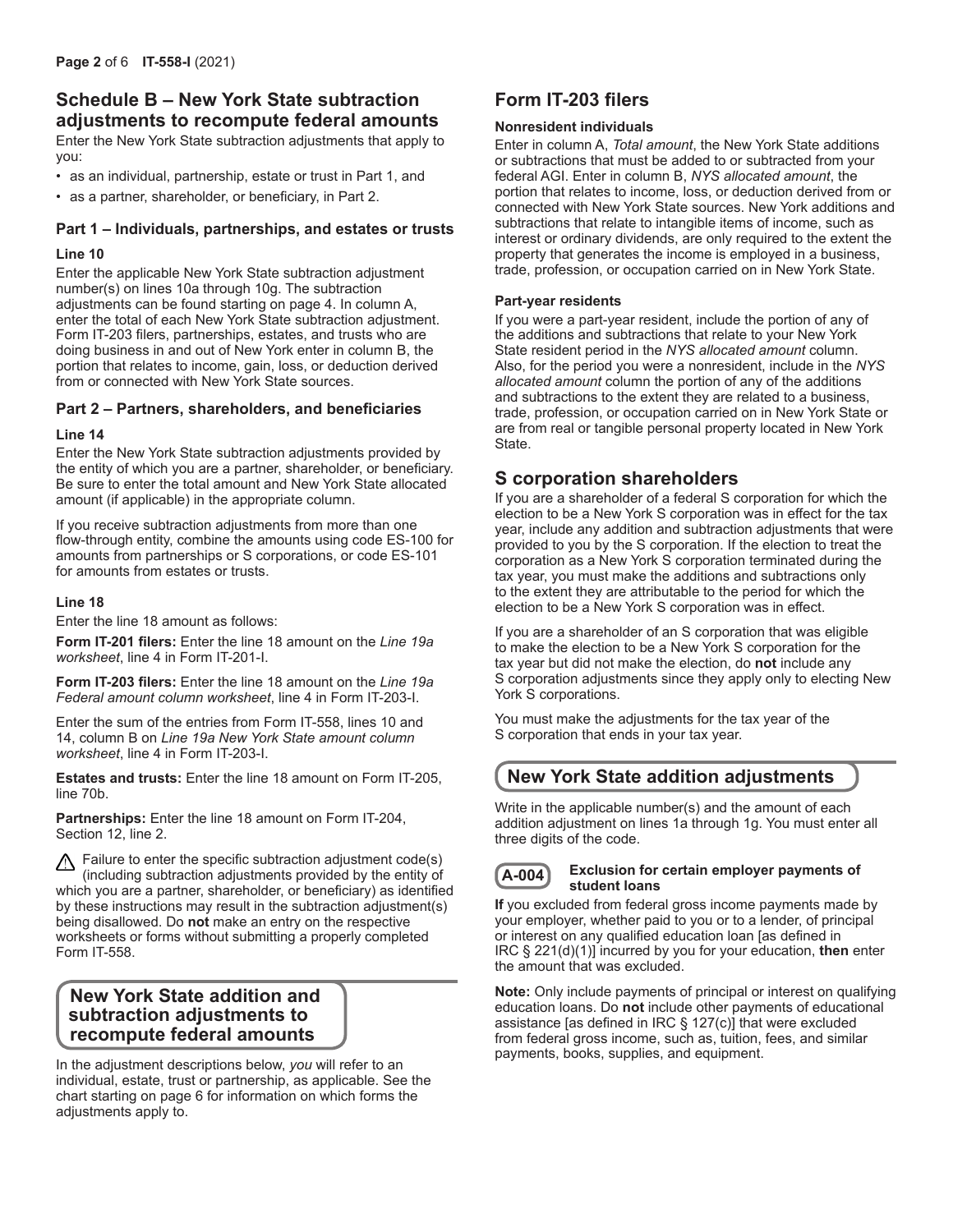

#### **A-005 Adjustment for net operating losses**

**If** you claimed a net operating loss (NOL) deduction on your federal return, **then** enter the amount of such NOL deduction. See S-004 to enter the amount of your recomputed federal NOL deduction (if any).

**IT-203 filers:** Also enter in the *NYS allocated amount* column the amount of such NOL deduction that is derived from New York sources.



#### **A-008 Depreciation of qualified improvement property (QIP)**

**If** you reported a depreciation deduction related to federal QIP [as defined in IRC § 168(e)(6)] on your federal return, **and** the amount reported is greater than it would have been if computed using the rules in place prior to any changes made to the IRC after March 1, 2020, **then** enter the difference. Also see S-003.

**Do not** report this depreciation on Form IT-398, *New York State Depreciation Schedule for IRC Section 168(k) Property*.

## **A-012 Energy efficient commercial buildings deduction**

**If** you claimed an energy efficient commercial buildings deduction on your federal return in accordance with IRC § 179D, **then** enter the amount of that deduction.



#### **A-013 Benefits provided to volunteer firefighters and emergency medical responders**

**If** you, as a member of a qualified volunteer emergency response organization, excluded from federal gross income any qualified State and local tax benefits, or qualified payments in accordance with IRC § 139B, **then** enter the amount that was excluded.



#### **A-014 Extension of look-thru rules for related foreign corporations**

**If** as a United States shareholder of a controlled foreign corporation you excluded from your federal gross income any dividends, interest, rents, or royalties in accordance with IRC § 954(c)(6), **then** enter the amount that was excluded.



#### **A-015 Exclusion from federal gross income of discharge of qualified principal residence indebtedness**

**If** you excluded from federal gross income any discharge of qualified principal residence indebtedness, **and** the discharge of indebtedness occurred after December 31, 2020, **then** enter the amount that was excluded.



#### **A-016 7-year recovery period for motorsports entertainment complexes**

**If** you reported a depreciation deduction on your federal return related to a motorsports entertainment complex [as defined in IRC § 168(i)(15)(D)], **and** the related property was placed in service after December 31, 2020, **and** the depreciation deduction reported is greater than what would have been allowed if the term *motorsports entertainment complex* did not include such property, **then** enter the difference. Also see S-007.



## **A-017 Expensing rules for certain productions**

**If** you claimed a deduction for expensing any qualified film or television production, or any qualified live theatrical production, on your federal return in accordance with IRC § 181, **then** enter the amount of that deduction.



#### **A-018 Accelerated depreciation for business property on Indian reservations**

**If** you reported a depreciation deduction for qualified Indian reservation property [as defined in IRC § 168(j)(3)] on your federal return, **and** the related property was placed in service after December 31, 2020, **and** the amount reported is greater than it would have been if IRC § 168(j) did **not** apply, **then** enter the difference. Also see S-008.

#### **A-019 Temporary allowance of full deduction for business meals**

**If** you claimed a deduction for food or beverages provided by a restaurant in accordance with IRC § 274(n)(2)(D), **then** enter 50 percent of such deduction.



#### **A-020 Modification of treatment of student loan forgiveness**

**If** during the tax year you had a discharge of student loan indebtedness on account of death or disability and excluded the amount of such discharge from federal gross income pursuant to the *Special Rule for Discharges in 2021 through 2025* provided for in IRC § 108(f)(5) as added by the American Rescue Plan Act of 2021, § 9675, **then** enter the amount that was excluded.



#### **A-021 Continuation coverage premium assistance exclusion**

**If** you, as an assistance eligible individual, excluded premium assistance provided from federal gross income in accordance with IRC § 139I, **then** enter the amount that was excluded.

**Note:** The terms *assistance eligible individual* and *premium assistance provided* are defined or described in the American Rescue Plan Act of 2021, § 9501(a)(3) and § 9501(a)(1).



#### **A-022 Increase in exclusion for employer provided dependent care assistance**

**If** you, as an employee, excluded from federal gross income an amount paid or incurred by your employer for dependent care assistance in accordance with IRC § 129, **and** the amount you excluded exceeded \$5,000 (\$2,500 if married filing a separate return), **then** enter the excess amount over \$5,000 (\$2,500 if married filing a separate return).



#### **A-023 Qualified residence interest deduction**

**If** you included mortgage insurance premiums as part of a qualified residence interest deduction on your federal return in accordance with IRC § 163(h)(3), **then** enter the amount of such premiums.



#### **EA-100 Partner's and New York S corporation's distributive share of adjustments to ordinary business income of a partnership**

**If** you are a partner in a partnership, and the partnership reported adjustments to ordinary business income on the partnership's Form IT-204-IP, *New York Partner's Schedule K-1*, as a result of New York State decoupling from changes to the IRC after March 1, 2020, **and** the amount of your distributive share is a net addition, t**hen** enter such amount.

**If** you are a shareholder of a New York S corporation, **and** the S corporation reported adjustments to ordinary business income from one or more partnerships as a result of New York State decoupling from changes to the IRC after March 1, 2020, **and** the amount of your distributive share is a net addition, **then** enter your pro rata share of the amount reported on the S corporation's Form CT-34-SH, *New York S Corporation Shareholders' Information Schedule*, line 3a. Also see ES-100.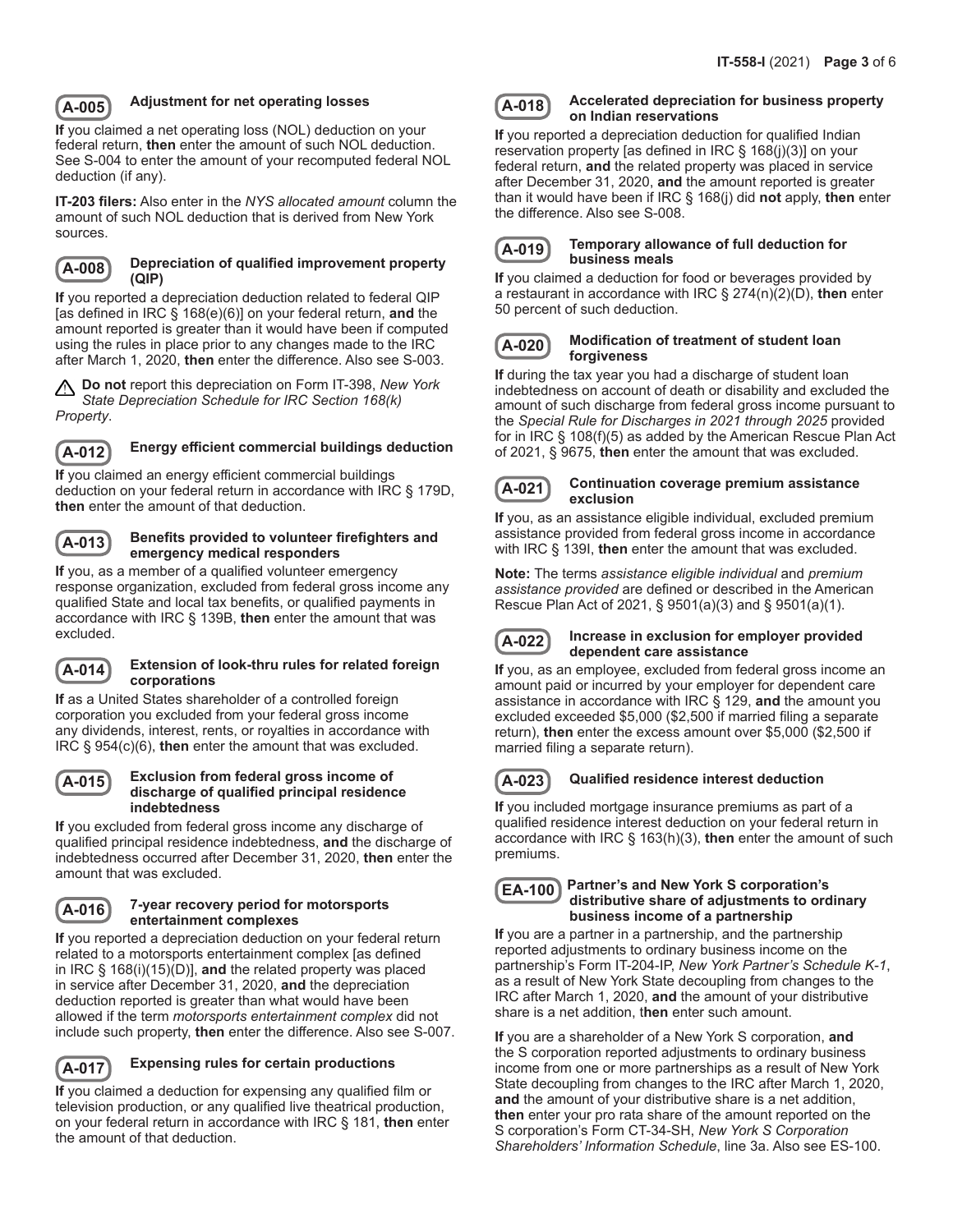#### **EA-101 Beneficiary's distributive share of adjustments to federal taxable income of an estate or trust**

**If** you are a beneficiary of an estate or trust, and the estate or trust reported adjustments to federal taxable income as a result of New York State decoupling from changes to the IRC after March 1, 2020, **and** the amount of your distributive share is a net addition, **then** enter such amount.

**If** you are a shareholder of a New York S corporation, **then** enter your pro rata share of the amount reported on the S corporation's Form CT-34-SH, line 3a. Also see ES-101.

## **New York State subtraction adjustments**

Write in the applicable number(s) and the amount of each subtraction adjustment on lines 10a through 10g. You must enter all three digits of the code.

#### **S-003 Depreciation of qualified improvement property (QIP)**

**If** you reported a depreciation deduction related to federal QIP [as defined in IRC § 168(e)(6)] on your federal return, **and** the amount reported is less than it would have been if computed using the rules in place prior to any changes made to the IRC after March 1, 2020, **then** enter the difference. Also see A-008.

**If** you have QIP that is fully depreciated for federal purposes (and no depreciation deductions were reported for such QIP on your federal return), **and** you would have had a depreciation deduction for such QIP if it was computed using the rules in place prior to any changes made to the IRC after March 1, 2020, **then** enter the amount computed using the rules in place prior to any changes made to the IRC after March 1, 2020.

Do **not** report this depreciation on Form IT-398, *New York State Depreciation Schedule for IRC Section 168(k) Property.*

## **S-004 Adjustment for net operating losses**

**If** you claimed an NOL deduction on your federal return, **then** enter the amount of your recomputed federal NOL deduction (if any).

Your recomputed federal NOL deduction is the amount that your federal NOL deduction would have been if computed using the rules in place prior to any changes made to the IRC after March 1, 2020. For example:

- your federal NOL deduction for losses incurred in tax year 2018 or later is limited to 80% of your current year federal taxable income (computed **as if** the changes to the IRC after March 1, 2020, did not occur);
- there is no carryback of losses incurred in tax year 2018 or later (except for certain farming losses); and
- excess business losses disallowed in a previous year per addition adjustment A-006 shall be treated as a net operating loss carryforward to the following tax year.

**IT-203 filers:** Also enter in the *NYS allocated amount* column the amount of your recomputed federal NOL deduction that is derived from New York sources.

## **S-005 Modifications of limitations on business interest**

**If**, in a prior tax year, you were required to add back excess business interest for New York State purposes (using code A-009), **and** for the current tax year you are able to utilize an amount of excess business interest carried forward that results in a greater amount of interest deduction allowed for New York State than the interest deduction you reported for federal

purposes, **then** enter the additional amount of business interest deduction allowed for New York State.



#### **S-007 7-year recovery period for motorsports entertainment complexes**

**If** you reported a depreciation deduction on your federal return related to a motorsports entertainment complex [as defined in IRC § 168(i)(15)(D)], **and** the depreciation deduction reported is less than what would have been allowed if the term *motorsports entertainment complex* did not include such property, **then** enter the difference. Also see A-016.

**If** you have property that qualifies as a motorsports entertainment complex and is fully depreciated for federal purposes (and no depreciation deduction was reported for such property on your federal return), **and** you would have had a depreciation deduction for the property if the term *motorsports entertainment complex* did not include such property, **then** enter the deprecation you would have had.



#### **S-008 Accelerated depreciation for business property on Indian reservations**

**If** you reported a depreciation deduction for qualified Indian reservation property [as defined in IRC § 168(j)(3)] on your federal return, **and** the related property was placed in service after December 31, 2020, **and** the amount reported is less than it would have been if IRC 168(j) did **not** apply, **then** enter the difference. Also see A-018.

**If** you have qualified Indian reservation property that is fully depreciated for federal purposes (and no depreciation deduction was reported for such property on your federal return), **and** you would have had a depreciation deduction for such property if IRC 168(j) did **not** apply, **then** enter the amount of depreciation you would have had.



#### **S-009 Continuation coverage premium assistance credit**

**If** you were allowed the continuation coverage premium assistance credit in accordance with IRC § 6432, **and** your federal gross income was increased by the amount of such credit, **then** enter the amount of such credit.

### **S-010 Credit for paid sick leave**

**If** you were an employer that was allowed the credit for paid sick leave in accordance with IRC § 3131, **and** your federal gross income was increased by the amount of such credit, **then** enter the amount of such credit.

 $\triangle$  Do not include any increased credit amount allowed per IRC § 3133 (see S-012).



### **S-011 Payroll credit for paid family leave**

**If** you were an employer that was allowed the payroll credit for paid family leave in accordance with IRC § 3132, **and** your federal gross income was increased by the amount of such credit, **then** enter the amount of such credit.

Do not include any increased credit amount allowed per IRC § 3133 (see S-012).

## **S-012 Special rule related to tax on employers**

**If** you were an employer that was allowed to claim an increased credit for paid sick leave [as defined in IRC § 3131], or payroll credit for paid family leave [as defined in IRC §3132] in accordance with IRC § 3133, **and** your federal gross income included these increased credit amounts, **then** enter the amount of such increased credit amounts.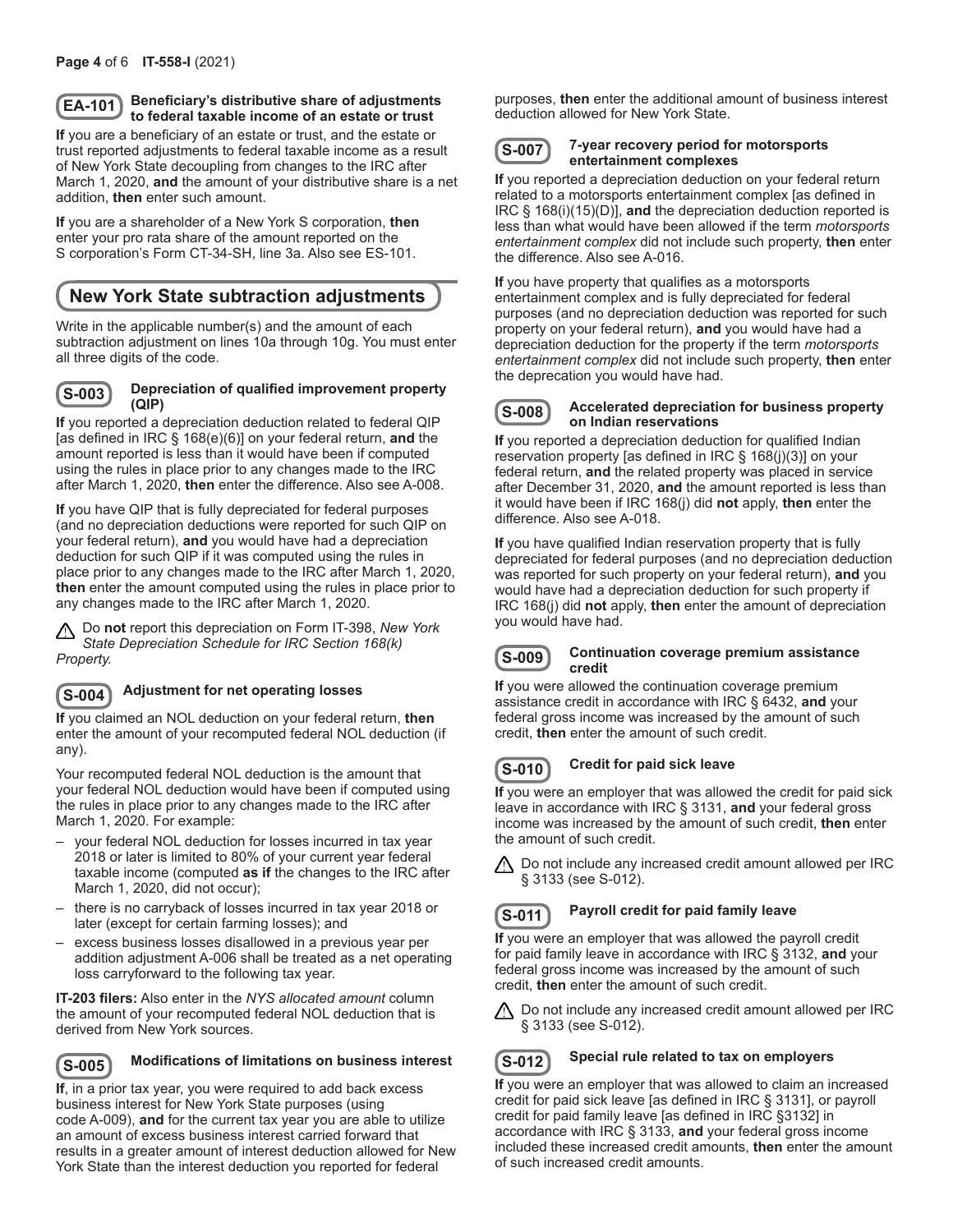#### **ES-100 Partner's and New York S corporation's distributive share of adjustments to ordinary business income of a partnership**

**If** you are a partner in a partnership, and the partnership reported adjustments to ordinary business income on the partnership's Form IT-204-IP as a result of New York State decoupling from changes to the IRC after March 1, 2020, **and** the amount of your distributive share is a net subtraction, **then** enter such amount.

**If** you are a shareholder of a New York S corporation, **and** the S corporation reported adjustments to ordinary business income from one or more partnerships as a result of New York State decoupling from changes to the IRC after March 1, 2020, **and** the amount of your distributive share is a net addition, **then** enter your pro rata share of the amount reported on the S corporation's Form CT-34-SH, line 5a. Also see EA-100.

## **ES-101 Beneficiary's distributive share of adjustments to federal taxable income of an estate or trust**

**If** you are a beneficiary of an estate or trust, and the estate or trust reported adjustments to federal taxable income as a result of New York State decoupling from changes to the IRC after March 1, 2020, **and** the amount of your distributive share is a net subtraction, **then** enter such amount.

**If** you are a shareholder of a New York S corporation, **then** enter your pro rata share of the amount reported on the S corporation's Form CT-34-SH, line 5a. Also see EA-101.